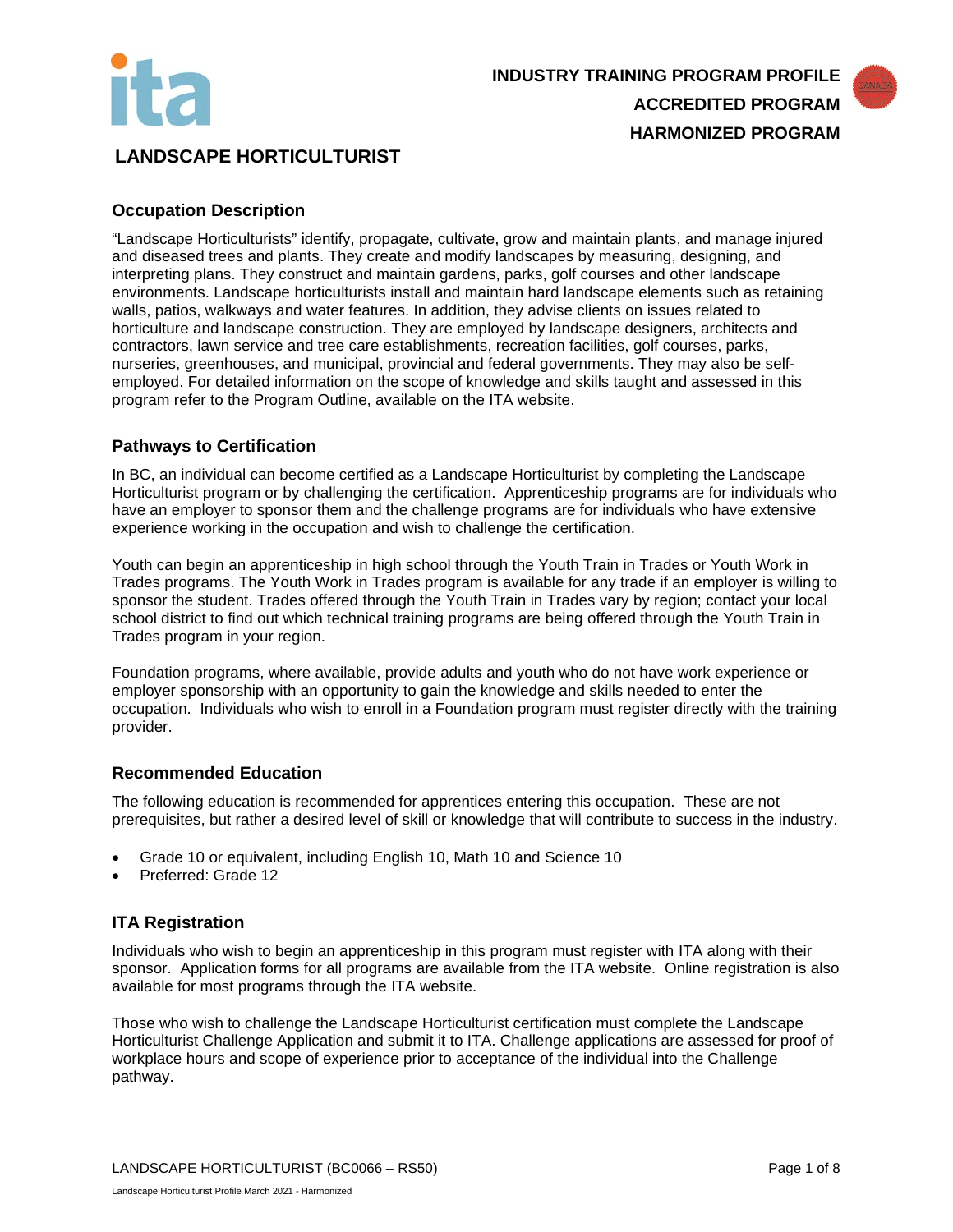

# **INDUSTRY TRAINING PROGRAM PROFILE ACCREDITED PROGRAM HARMONIZED PROGRAM**

# **Apprenticeship Pathway**

This graphic provides an overview of the Landscape Horticulturist apprenticeship pathway.

- *C of Q = Certificate of Qualification C of A = Certificate of Apprenticeship C of C = Certificate of Completion*
- *WBT = Work-Based Training*



#### CROSS-PROGRAM CREDITS

*Individuals who hold the credentials listed below are entitled to receive partial credit toward the completion requirements of this program*

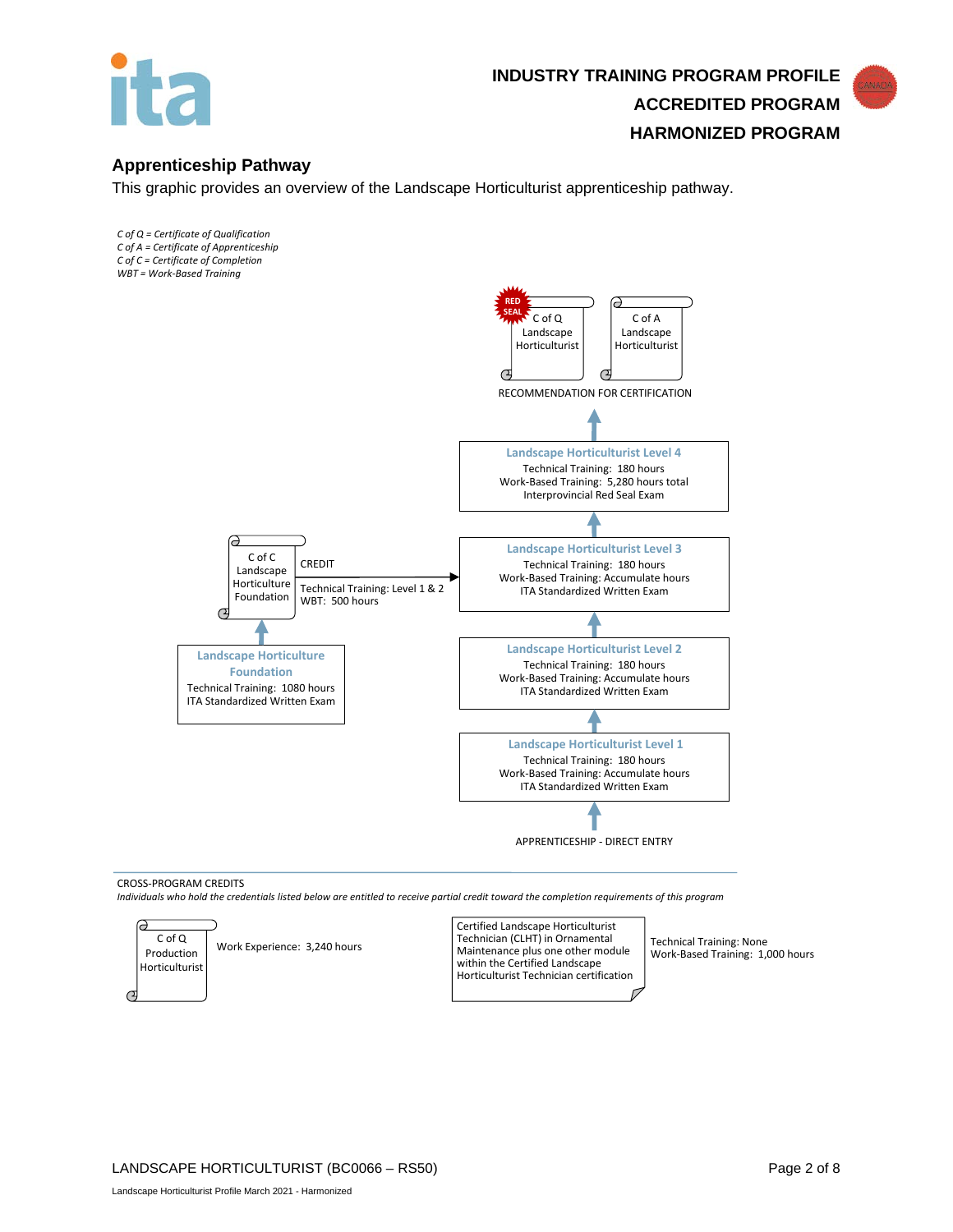



**Level 1** 

- Level 2
- Level 3 *(when implemented in late 2021)*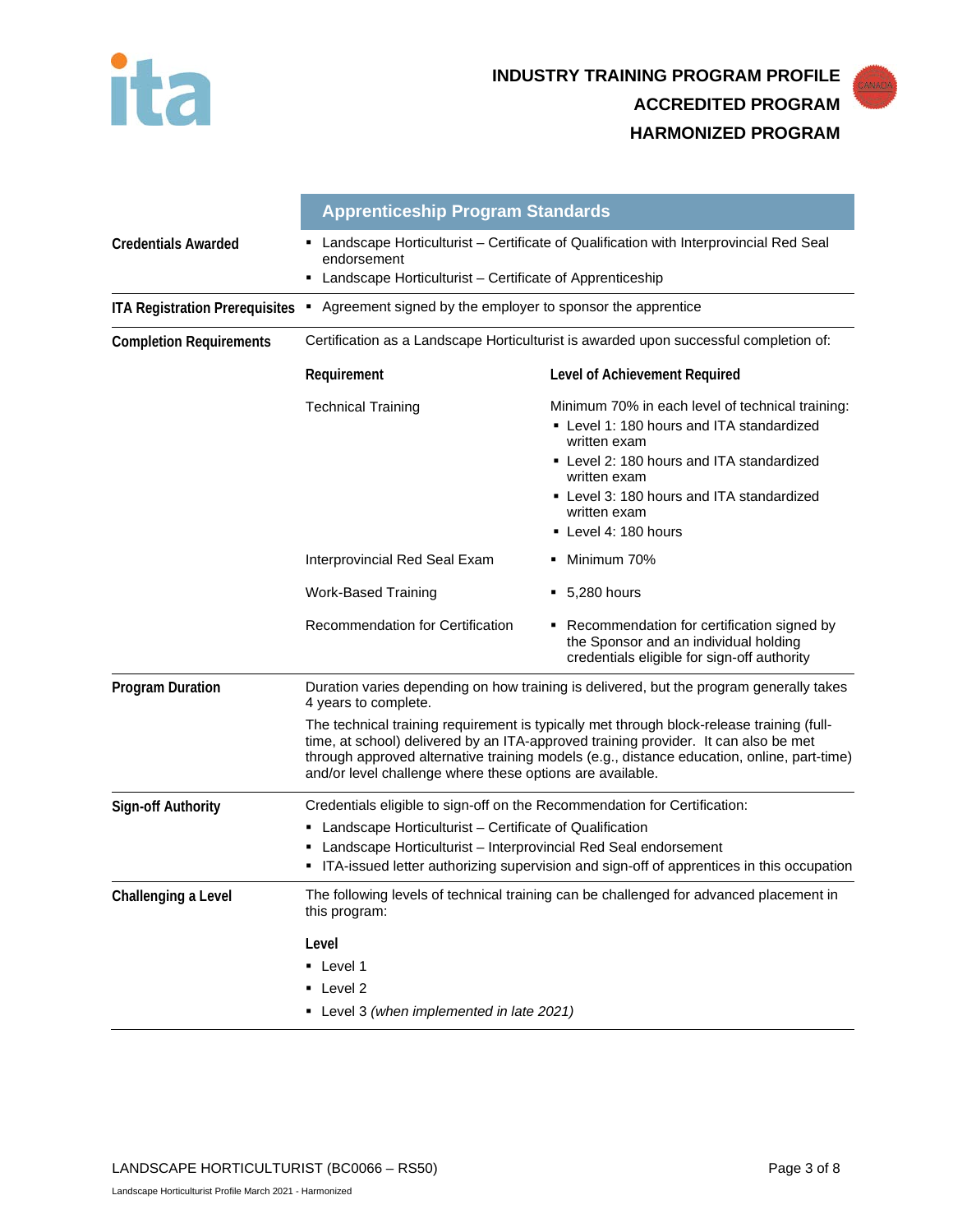

# **INDUSTRY TRAINING PROGRAM PROFILE**

**ACCREDITED PROGRAM**

# **HARMONIZED PROGRAM**

|                       |                                                                                                                                                | ,,,,,,,,,,,,,,,,,,,,,,,,,,,,,,                                   |
|-----------------------|------------------------------------------------------------------------------------------------------------------------------------------------|------------------------------------------------------------------|
|                       | <b>Apprenticeship Program Standards</b>                                                                                                        |                                                                  |
| Cross-Program Credits | Individuals who hold the credentials listed below are entitled to receive partial credit<br>toward the completion requirements of this program |                                                                  |
|                       | Credential                                                                                                                                     | Credit(s) Granted                                                |
|                       | Production Horticulturist - Certificate<br>of Qualification                                                                                    | • Work Experience: 3,240 hours                                   |
|                       | Certified Landscape Horticulturist<br>Technician (CLHT) in Ornamental<br>Maintenance plus one other module<br>within the CLHT program          | ■ Technical Training: None<br>• Work-Based Training: 1,000 hours |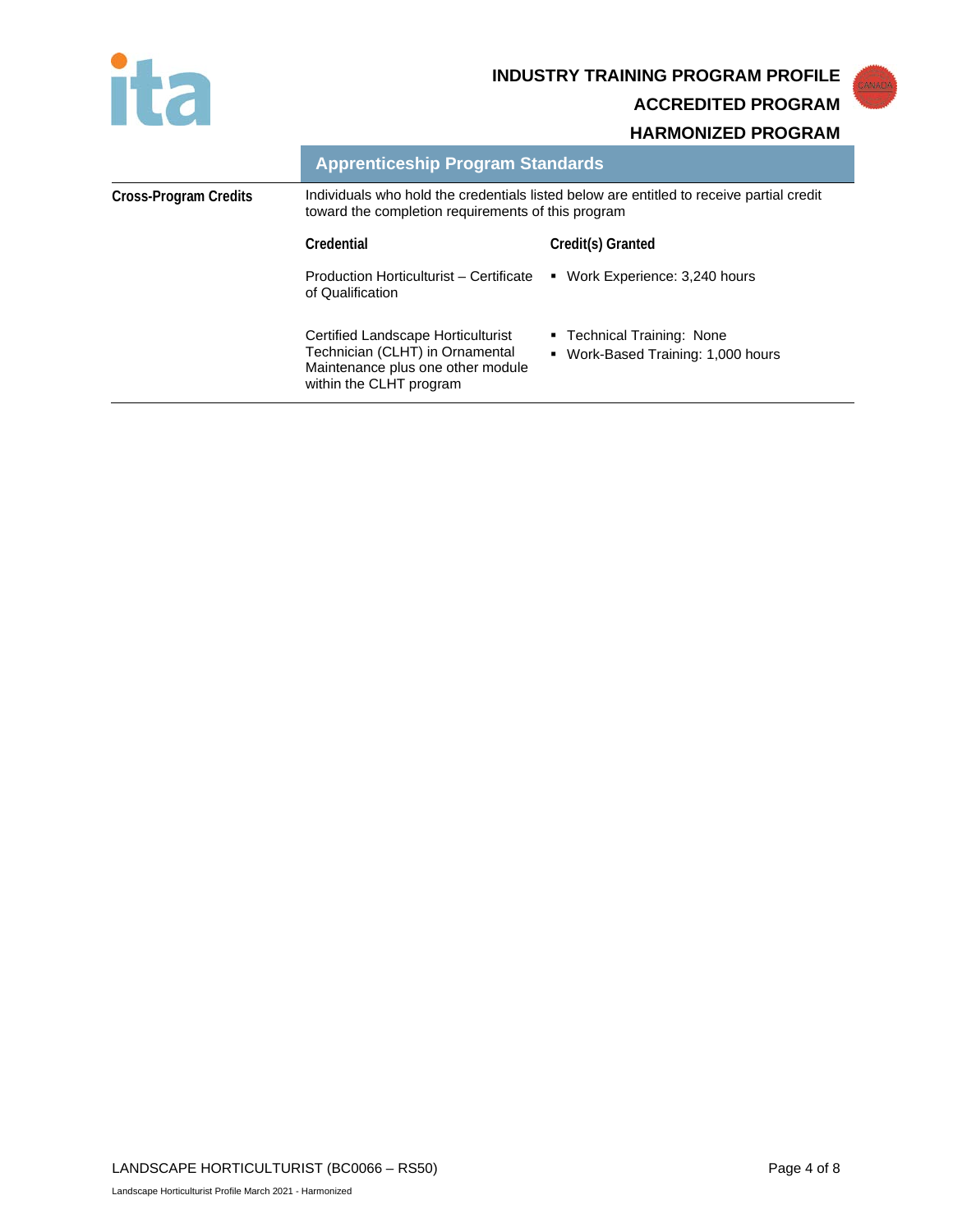

# **Challenge Pathway**

This graphic provides an overview of the Landscape Horticulturist challenge pathway.



# CREDIT FOR PRIOR LEARNING

*Individuals who hold the credentials listed below are entitled to receive partial credit toward the completion requirements of this program*

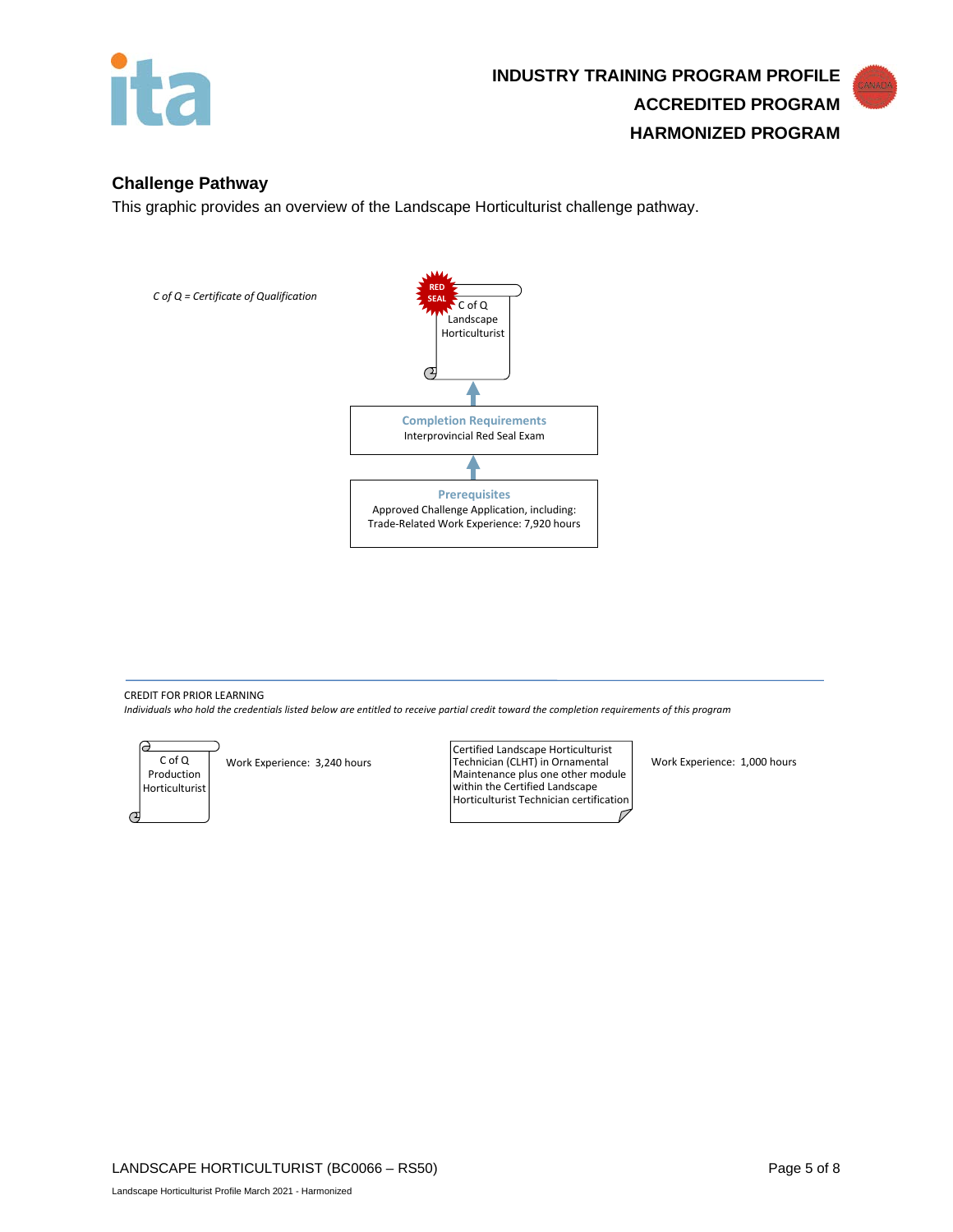

# **INDUSTRY TRAINING PROGRAM PROFILE ACCREDITED PROGRAM HARMONIZED PROGRAM**

|                                  | <b>Challenge Program Standards</b>                                                                                                                                     |                                   |  |
|----------------------------------|------------------------------------------------------------------------------------------------------------------------------------------------------------------------|-----------------------------------|--|
| <b>Credentials Awarded</b>       | Landscape Horticulturist – Certificate of Qualification with Interprovincial Red Seal<br>endorsement                                                                   |                                   |  |
|                                  | ITA Registration Prerequisites An approved Challenge Application, which includes:<br>• 7,920 documented hours of directly related experience working in the occupation |                                   |  |
| <b>Credit for Prior Learning</b> | Individuals who hold the credentials listed below are considered to have met, or<br>partially met, the prerequisites for challenging this program:                     |                                   |  |
|                                  | Credential                                                                                                                                                             | Credit(s) Granted                 |  |
|                                  | Production Horticulturist - Certificate<br>of Qualification                                                                                                            | • Work Experience: 3,240 hours    |  |
|                                  | Certified Landscape Horticulturist<br>Technician (CLHT) in Ornamental<br>Maintenance plus one other module<br>within the CLHT program                                  | Work Experience: 1,000 hours<br>٠ |  |
| <b>Completion Requirements</b>   | Certification as a Landscape Horticulturist is awarded upon successful completion of:                                                                                  |                                   |  |
|                                  | Requirement                                                                                                                                                            | Level of Achievement Required     |  |
|                                  | Interprovincial Red Seal Exam                                                                                                                                          | Minimum 70%                       |  |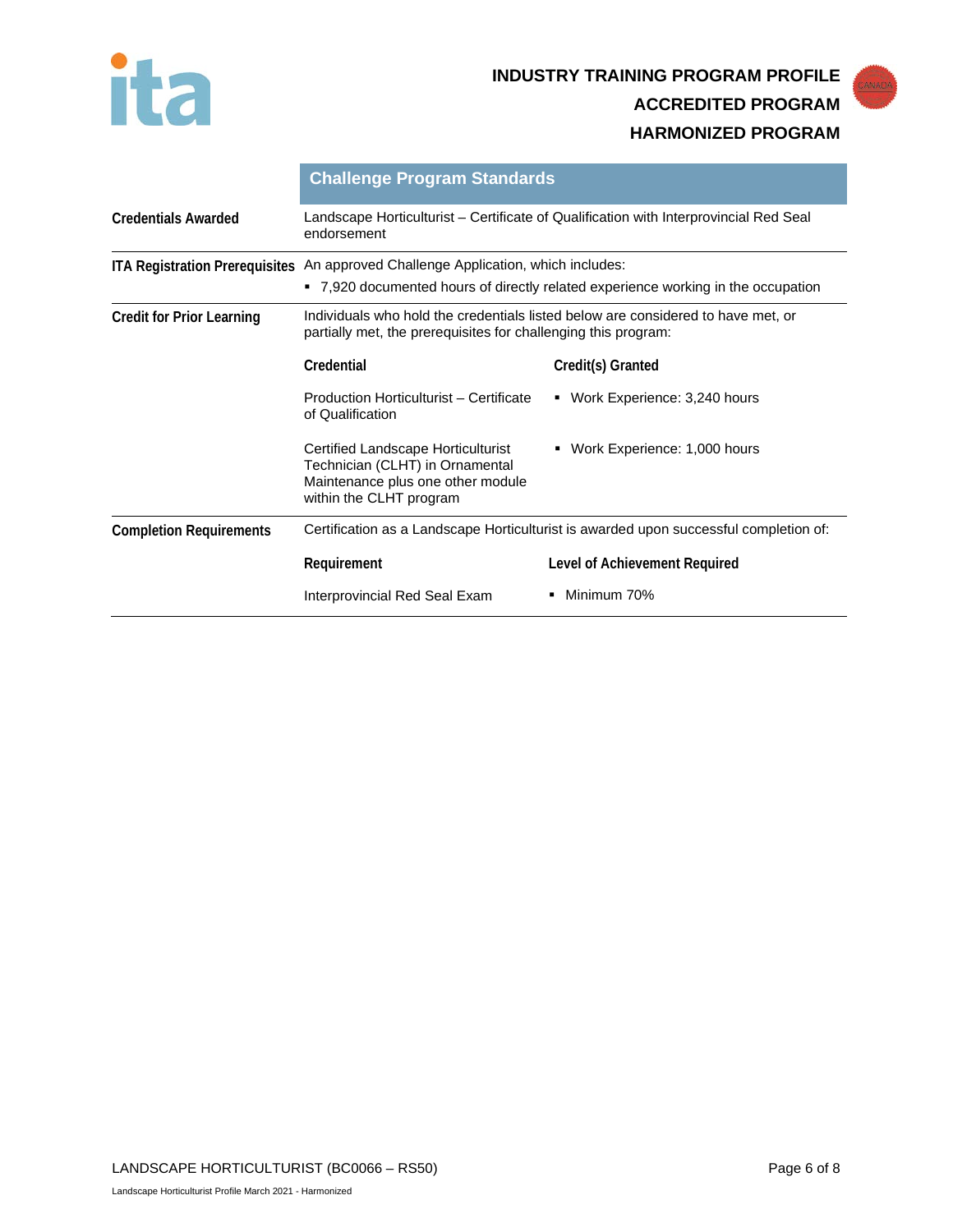

# **Foundation Program**

Refer to the Apprenticeship pathway credentialing model for this program to see how the Horticulture Technician Foundation program leads to apprenticeship in this trade.

|                                     | <b>Foundation Program Standards</b>                                                                                                                                                                                                                                  |                                                                                                  |  |
|-------------------------------------|----------------------------------------------------------------------------------------------------------------------------------------------------------------------------------------------------------------------------------------------------------------------|--------------------------------------------------------------------------------------------------|--|
| <b>Credentials Awarded</b>          | Landscape Horticulture– Certificate of Completion                                                                                                                                                                                                                    |                                                                                                  |  |
| <b>Enrollment Prerequisites</b>     | Contact training provider. Prerequisites vary between training institutions                                                                                                                                                                                          |                                                                                                  |  |
| <b>Completion Requirements</b>      | A Certificate of Completion in this program is awarded upon successful completion of:                                                                                                                                                                                |                                                                                                  |  |
|                                     | Requirement                                                                                                                                                                                                                                                          | Level of Achievement Required                                                                    |  |
|                                     | <b>Technical Training</b>                                                                                                                                                                                                                                            | Minimum 70% in:                                                                                  |  |
|                                     |                                                                                                                                                                                                                                                                      | • Level 1 and 2 technical training, including ITA<br>Standardized Horticulturist Foundation Exam |  |
| <b>Program Duration</b>             | Duration varies depending on how training is delivered, but program takes 1080 hours                                                                                                                                                                                 |                                                                                                  |  |
| <b>Credit toward Apprenticeship</b> | Individuals who complete the Landscape Horticulture Foundation program will receive the<br>following credit toward completion of the Landscape Horticulturist apprenticeship program:<br>• Technical Training: Level 1 and Level 2<br>Work-Based Training: 500 hours |                                                                                                  |  |